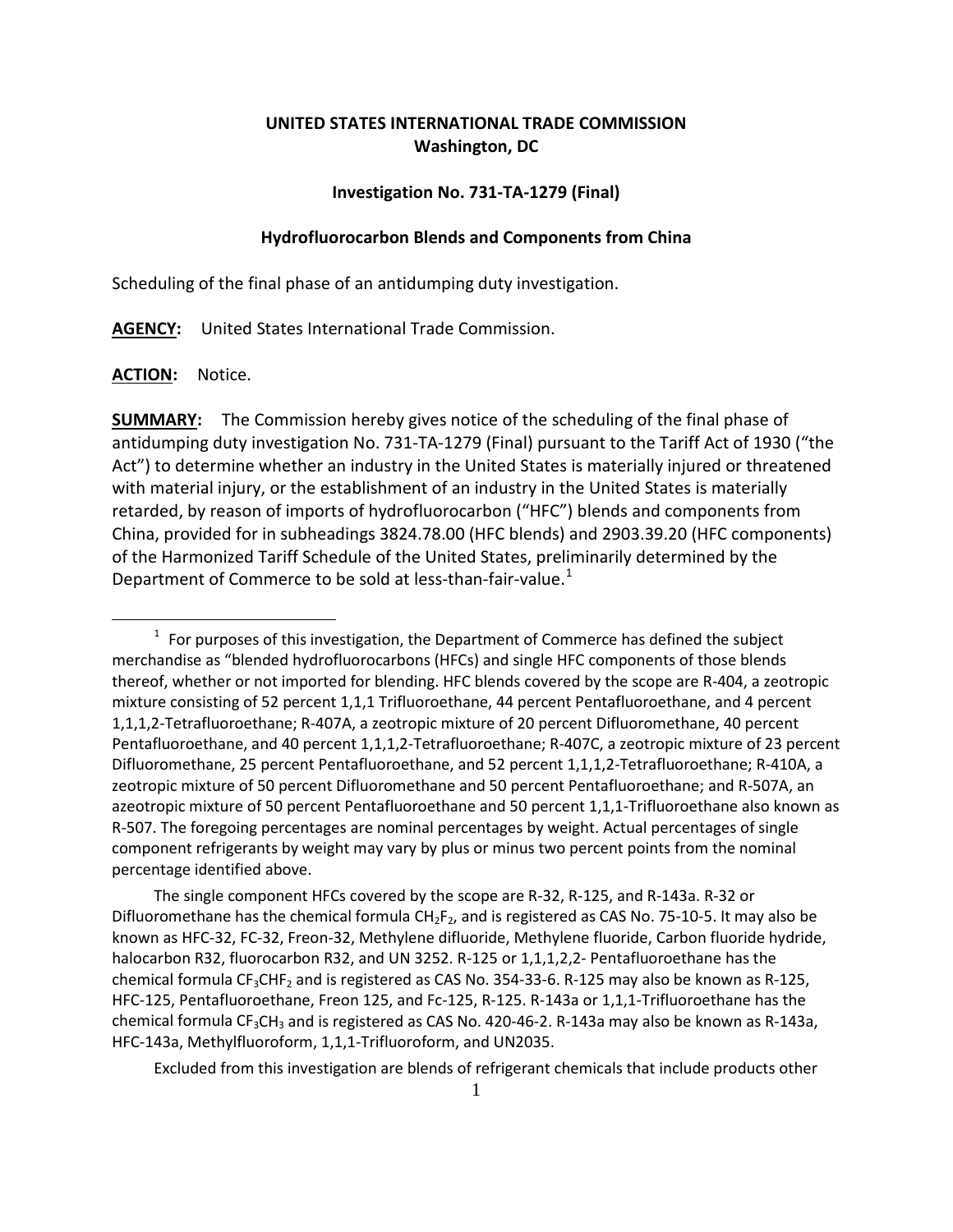## **EFFECTIVE DATE:** February 1, 2016.

**FOR FURTHER INFORMATION CONTACT:** Joanna Lo (202-205-1888), Office of Investigations, U.S. International Trade Commission, 500 E Street SW, Washington, DC 20436. Hearing-impaired persons can obtain information on this matter by contacting the Commission's TDD terminal on 202-205-1810. Persons with mobility impairments who will need special assistance in gaining access to the Commission should contact the Office of the Secretary at 202-205-2000. General information concerning the Commission may also be obtained by accessing its internet server (*[http://www.usitc.gov](http://www.usitc.gov/)*). The public record for this investigation may be viewed on the Commission's electronic docket (EDIS) at *[http://edis.usitc.gov](http://edis.usitc.gov/)*.

#### **SUPPLEMENTARY INFORMATION:**

 $\overline{a}$ 

**Background.**--The final phase of this investigation is being scheduled, pursuant to section 735(b) of the Tariff Act of 1930 (19 U.S.C. § 1673d(b)), as a result of an affirmative preliminary determination by the Department of Commerce that imports of hydrofluorocarbon blends and components thereof from China are being sold in the United States at less than fair value within the meaning of section 733 of the Act (19 U.S.C. § 1673b). The investigation was requested in a petition filed on June 25, 2015, by the American HFC Coalition, and its members: Amtrol, Inc. (West Warwick, Rhode Island); Arkema, Inc. (King of Prussia, Pennsylvania); The Chemours Company FC LLC (Wilmington, Delaware); Honeywell International Inc. (Morristown, New Jersey); Hudson Technologies (Pearl River, New York); Mexichem Fluor Inc. (St. Gabriel, Louisiana); Worthington Industries, Inc. (Columbus, Ohio); and District Lodge 154 of the International Association of Machinists and Aerospace Workers ("IAMAW").

For further information concerning the conduct of this phase of the investigation, hearing procedures, and rules of general application, consult the Commission's Rules of Practice and Procedure, part 201, subparts A and B (19 CFR part 201), and part 207, subparts A and C (19 CFR part 207).

**Participation in the investigation and public service list.**--Persons, including industrial users of the subject merchandise and, if the merchandise is sold at the retail level, representative consumer organizations, wishing to participate in the final phase of this investigation as parties must file an entry of appearance with the Secretary to the Commission,

than HFCs, such as blends including chlorofluorocarbons (CFCs) or hydrochlorofluorocarbons (HCFCs).

Also excluded from this investigation are patented HFC blends, such as ISCEON® blends, including MO99TM (RR-438A), MO79 (R-422A), MO59 (R-417A), MO49PlusTM (R-437A) and MO29TM (R-4 22D), Genetron® PerformaxTM LT (R-407F), Choice® R-421A, and Choice® R-421B.

We note that HFC blends were classified at HTSUS subheading 3824.78.0020 and single component HFCs were classified at HTSUS subheading 2903.39.2030 in 2015."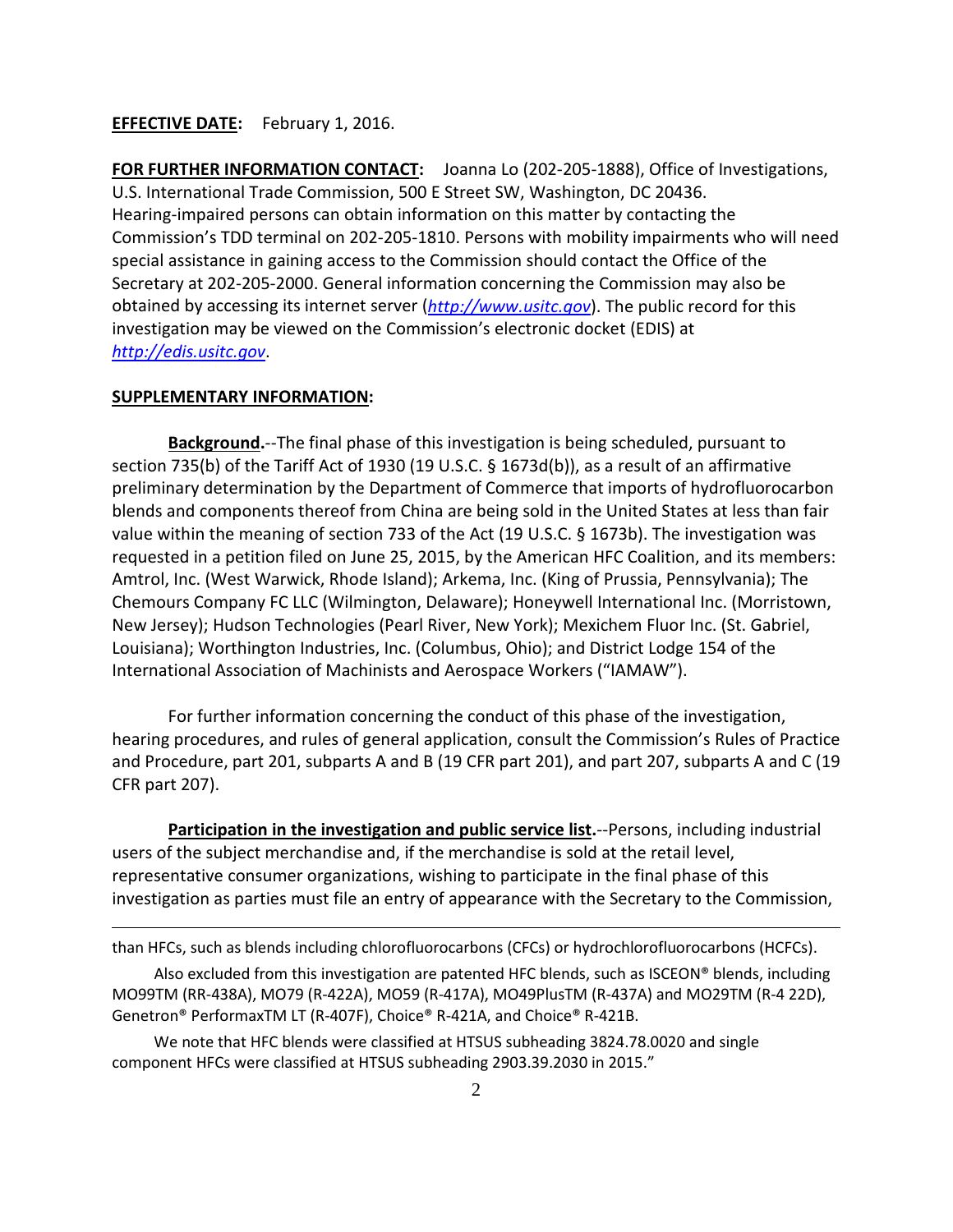as provided in section 201.11 of the Commission's rules, no later than 21 days prior to the hearing date specified in this notice. A party that filed a notice of appearance during the preliminary phase of the investigation need not file an additional notice of appearance during this final phase. The Secretary will maintain a public service list containing the names and addresses of all persons, or their representatives, who are parties to the investigation.

**Limited disclosure of business proprietary information (BPI) under an administrative protective order (APO) and BPI service list.**--Pursuant to section 207.7(a) of the Commission's rules, the Secretary will make BPI gathered in the final phase of this investigation available to authorized applicants under the APO issued in the investigation, provided that the application is made no later than 21 days prior to the hearing date specified in this notice. Authorized applicants must represent interested parties, as defined by 19 U.S.C. § 1677(9), who are parties to the investigation. A party granted access to BPI in the preliminary phase of the investigation need not reapply for such access. A separate service list will be maintained by the Secretary for those parties authorized to receive BPI under the APO.

**Staff report.**--The prehearing staff report in the final phase of this investigation will be placed in the nonpublic record on June 7, 2016, and a public version will be issued thereafter, pursuant to section 207.22 of the Commission's rules.

**Hearing.**--The Commission will hold a hearing in connection with the final phase of this investigation beginning at 9:30 a.m. on Tuesday, June 21, 2016, at the U.S. International Trade Commission Building. Requests to appear at the hearing should be filed in writing with the Secretary to the Commission on or before June 10, 2016. A nonparty who has testimony that may aid the Commission's deliberations may request permission to present a short statement at the hearing. All parties and nonparties desiring to appear at the hearing and make oral presentations should participate in a prehearing conference to be held on June 14, 2016, at the U.S. International Trade Commission Building, if deemed necessary. Oral testimony and written materials to be submitted at the public hearing are governed by sections 201.6(b)(2), 201.13(f), and 207.24 of the Commission's rules. Parties must submit any request to present a portion of their hearing testimony **in camera** no later than 7 business days prior to the date of the hearing.

**Written submissions.**--Each party who is an interested party shall submit a prehearing brief to the Commission. Prehearing briefs must conform with the provisions of section 207.23 of the Commission's rules; the deadline for filing is June 14, 2016. Parties may also file written testimony in connection with their presentation at the hearing, as provided in section 207.24 of the Commission's rules, and posthearing briefs, which must conform with the provisions of section 207.25 of the Commission's rules. The deadline for filing posthearing briefs is June 28, 2016. In addition, any person who has not entered an appearance as a party to the investigation may submit a written statement of information pertinent to the subject of the investigation, including statements of support or opposition to the petition, on or before June